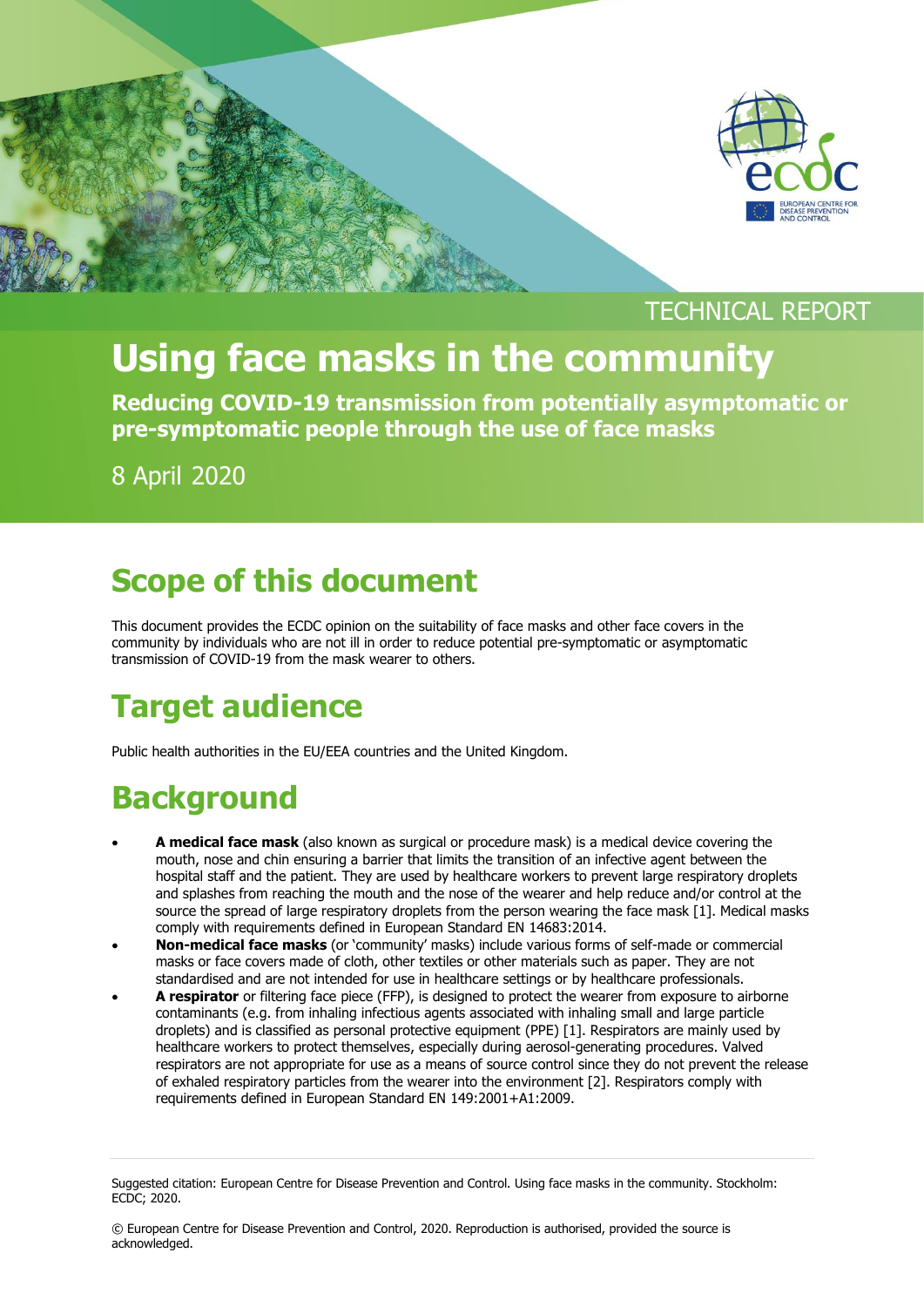In the EU/EEA and the UK, as of 1 April, the following countries recommend the use of face masks for persons going out in public: Austria, Bulgaria, Czechia, Slovakia and Lithuania.

### **Scientific evidence and rationale for the use of face masks in the community by persons without symptoms**

Medical **face masks** are recommended **as a means of source control** for persons who are symptomatic in order to prevent the spread of respiratory droplets produced by coughing or sneezing. Respiratory etiquette (i.e. covering of the mouth and nose with a tissue when coughing) also aims at limiting the spread of infection from an infected individual. The application of medical masks as source control has been shown to decrease the release of respiratory droplets carrying respiratory viruses [3] and is recommended for the reduction of transmission of tuberculosis [4] and influenza [5-7].

There is increasing evidence that persons with mild or no symptoms at the pre-symptomatic and early stages of infection can contribute to the spread of COVID-19 [8-15]. The role of asymptomatic infections in transmission is unknown. The evidence comes from viral shedding studies [11,13,16], epidemiological investigations of COVID-19 clusters [14,17] and inferences through modelling [10,12] (Appendix). A face mask may help reduce the spread of infection in the community by **minimising the excretion of respiratory droplets** from infected individuals who may not even know they are infected and before they develop any symptoms. In this respect, mask use by asymptomatic persons can be regarded as an extension of the current practice of face mask use by symptomatic individuals.

There is conflicting evidence on the protective effect for the wearer of medical face masks for influenza-like illness (ILI) and laboratory-confirmed influenza in household settings [5,15,18,19]. Based on the lack of evidence, it has so far not been recommended that people who are not ill or who are not providing care to a patient should wear a mask to reduce influenza or COVID-19 transmission. However, **WHO**'s guidance on 'Nonpharmaceutical public health measures for mitigating the risk and impact of epidemic and pandemic influenza', conditionally **recommends face mask use in the community for asymptomatic individuals** in severe epidemics or pandemics in order to reduce transmission in the community; this is based on mechanistic plausibility for the potential effectiveness of this measure [20]. It should be noted that all relevant evidence comes from studies on influenza and other coronaviruses and may not be directly applicable to COVID-19.

There is no evidence that non-medical face masks or other face covers are an effective means of respiratory protection for the wearer of the mask. Overall, various **non-medical face masks** were shown to have **very low filter efficiency** (2–38%) [21]. In one study, cotton surgical masks were associated with a higher risk of penetration of microorganisms and ILI compared to no masks [5].

There is limited indirect evidence showing that non-medical face masks made from various materials may decrease the release to the environment of respiratory droplets produced by coughing, but available evidence suggests that **non-medical face masks are less effective** than medical masks as a means for source control [22]. There are no established standards for self-made non-medical face masks. One of the advantages of nonmedical face masks made of cloth or other textiles is that they can be made easily and can be washed and reused.

Medical and non-medical face masks are used extensively by the general public in Asian countries, for example China, Singapore, South Korea and Japan. Face-mask use has been increasingly common since the 2003 SARS epidemic. In Hong Kong, 76% of the population was wearing a face mask during the SARS epidemic [23]. In one study from China, wearing a face mask was associated with a lower risk of SARS among persons without known contact with SARS patients [24]. It is not known whether the use of these masks when going out in public is linked to the lower COVID-19 rates observed in some of these countries, because mask use is only one of many response measures and practices that have been applied in these countries and their practice for respiratory etiquette and hand hygiene are considered higher than elsewhere [23].

The use of face masks in the community *may* primarily serve as a means of source control. This measure can be particularly relevant in epidemic situations when the number of asymptomatic but infectious persons in the community can be assumed to be high. Wearing a face mask could be considered, especially

- when visiting busy, closed spaces, such as grocery stores, shopping centres, etc.;
- when using public transport; and
- for certain workplaces and professions that involve physical proximity to many other people (such as members of the police force, cashiers – if not behind a glass partition, etc.) and when teleworking is not possible.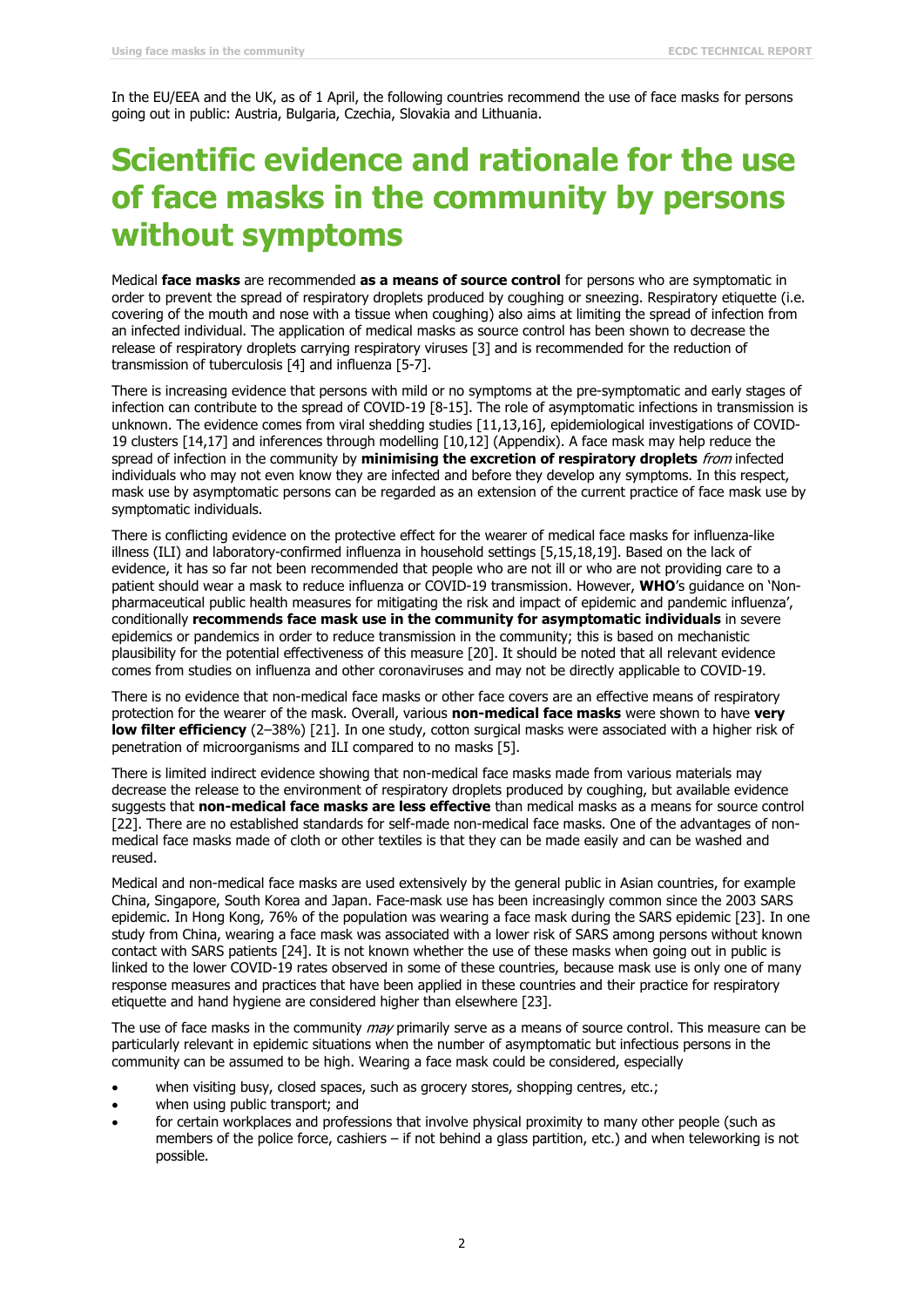The use of **medical face masks by all healthcare workers** not providing care to COVID-19 patients may be considered as an additional measure for reducing transmission of COVID-19 within healthcare settings. Optimal strategies have not been defined, but any strategy needs to take into account the availability of medical masks, the extent of community transmission and countermeasures currently in place. A number of European healthcare facilities already require that all healthcare personnel wear a medical mask while at work.

It should be emphasised that use of face masks in the community should be considered **only as a complementary measure** and not as a replacement of the core preventive measures that are recommended to reduce community transmission including physical distancing, staying home when ill, teleworking if possible, respiratory etiquette, meticulous hand hygiene and avoiding touching the face, nose, eyes and mouth.

**Appropriate use of face masks** is important. The face mask should completely cover the face from the bridge of the nose down to the chin. Clean hands with soap and water or alcohol-based hand sanitiser before putting on and taking off the face mask. When taking off the face mask, remove it from behind, avoiding to touch the front side. Dispose the face mask safely if it is disposable. Wash your hands or apply alcohol-based hand sanitiser immediately after removing the face mask. Washable, reusable face should be washed as soon as possible after each use, using common detergent at 60 °C. Campaigns for the appropriate use of face masks may improve the effectiveness of the measure.

There are **three important caveats** related to the use of face masks in the community:

- It should be ensured that medical face masks (and respirators) are conserved and **prioritised for use by healthcare providers**, especially given the current shortages of respiratory personal protective equipment reported across EU/EEA countries.
- The use of face masks may provide a **false sense of security** leading to suboptimal physical distancing, poor respiratory etiquette and hand hygiene – and even not staying at home when ill.
- There is a risk that **improper removal** of the face mask, handling of a contaminated face mask or an increased tendency to touch the face while wearing a face mask by healthy persons **might actually increase the risk of transmission**.

For communication purposes, it is important to emphasise that the people who use face masks in the community want to protect their fellow citizens in case they are infected. They do not want to unknowingly spread the virus, and wearing a mask should not be misconstrued that they want to protect themselves from others. Wearing a mask is not an act of selfishness and should be promoted as **an act of solidarity**.

#### **Table. Pros and cons of face mask use in the community**

| <b>Arguments and evidence supporting</b>                                                                                                                                                                                    | <b>Arguments and evidence</b>                                                                                                                                                       |
|-----------------------------------------------------------------------------------------------------------------------------------------------------------------------------------------------------------------------------|-------------------------------------------------------------------------------------------------------------------------------------------------------------------------------------|
| the use of face masks                                                                                                                                                                                                       | against the use of face masks                                                                                                                                                       |
| Due to increasing evidence that persons with mild or no symptoms                                                                                                                                                            | Medical face masks are currently in                                                                                                                                                 |
| can contribute to the spread of COVID-19, face masks and other                                                                                                                                                              | short supply. In view of the current                                                                                                                                                |
| face covers may be considered a means of source control                                                                                                                                                                     | pressure to the health systems, their                                                                                                                                               |
| complementary to other measures already in place to reduce the                                                                                                                                                              | use by healthcare workers needs to be                                                                                                                                               |
| transmission of COVID-19.                                                                                                                                                                                                   | clearly prioritised and protected.                                                                                                                                                  |
| Evidence is growing that viral shedding of SARS-CoV-2 is higher                                                                                                                                                             | There is only limited indirect evidence                                                                                                                                             |
| just before onset of symptoms and for the initial 7-8 days after                                                                                                                                                            | that non-medical face masks are                                                                                                                                                     |
| onset.                                                                                                                                                                                                                      | effective as a means of source control.                                                                                                                                             |
| Face masks have been used extensively in the public in Asian<br>countries and have been linked to a slightly lower risk of SARS<br>among persons without known contact with SARS patients during<br>the 2003 SARS epidemic. | Wearing a face mask may create a false<br>feeling of security, leading to relaxing of<br>physical distancing and increased<br>frequency of face touching (mask<br>adjustment, etc.) |
| Non-medical face masks and other face covers made of textiles                                                                                                                                                               | Face masks need to be carefully put on                                                                                                                                              |
| have the advantage that they can be produced easily; they are                                                                                                                                                               | and taken off in order to prevent self-                                                                                                                                             |
| washable and reusable.                                                                                                                                                                                                      | contamination.                                                                                                                                                                      |
|                                                                                                                                                                                                                             | Face masks are not well tolerated by<br>certain population groups (e.g. children)<br>or by persons with chronic respiratory<br>disease.                                             |
|                                                                                                                                                                                                                             | There are no established standards for<br>non-medical face masks used as a<br>means of source control or personal<br>protection.                                                    |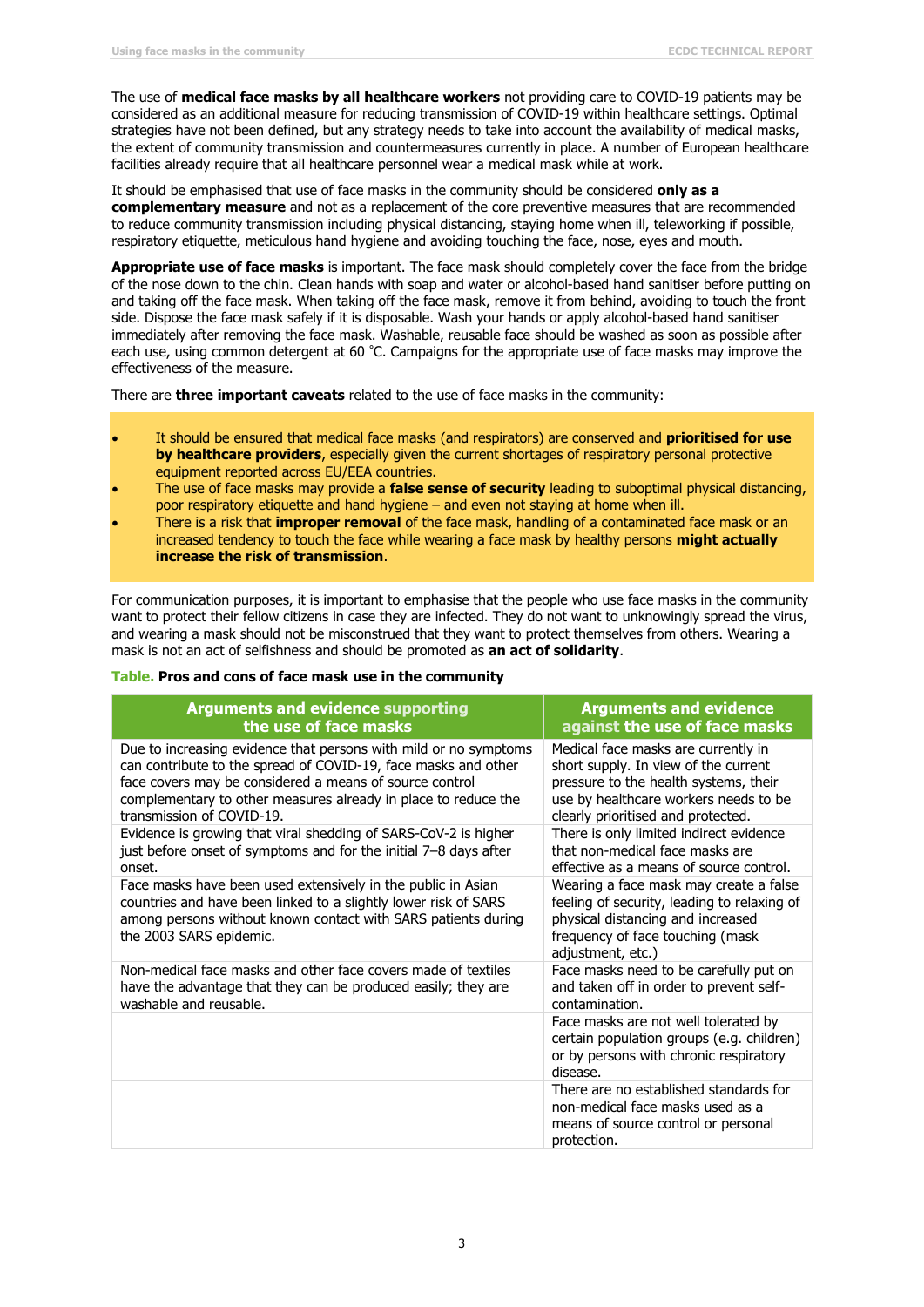## **Conclusions**

- The use of medical face masks by healthcare workers must be given priority over the use in the community.
- The use of face masks in public may serve as a means of source control to reduce the spread of the infection in the community by minimising the excretion of respiratory droplets from infected individuals who have not yet developed symptoms or who remain asymptomatic. It is not known how much the use of masks in the community can contribute to a decrease in transmission in addition to the other countermeasures.
- The use of face masks in the community could be considered, especially when visiting busy, closed spaces, such as grocery stores, shopping centres, or when using public transport, etc.
- The use of non-medical face masks made of various textiles could be considered, especially if due to supply problems – medical face masks must be prioritised for use as personal protective equipment by healthcare workers. This is based on limited indirect evidence supporting the use of non-medical face masks as a means of source control.
- The use of face masks in the community should be considered only as a complementary measure and not as a replacement for established preventive measures, for example physical distancing, respiratory etiquette, meticulous hand hygiene and avoiding touching the face, nose, eyes and mouth.
- Appropriate use of face masks is key for the effectiveness of the measure and can be improved through education campaigns.
- Recommendations on the use of face masks in the community should carefully take into account evidence gaps, the supply situation, and potential negative side effects.

### **Contributing ECDC experts (in alphabetical order)**

Agoritsa Baka, Orlando Cenciarelli, Erika Duffell, Angeliki Melidou, Pasi Penttinen, Diamantis Plachouras, Anastasia Pharris, Emmanuel Robesyn, Carl Suetens

# **Appendix**

**Viral shedding.** Over the course of the infection, the virus can be identified in respiratory tract specimens 1–2 days before the onset of symptoms. It can persist up to 8 days in moderate cases and up to 2 weeks in severe cases [16]. In terms of viral load profile, SARS-CoV-2 is similar to that of influenza, which peaks at around the time of symptom onset [13], but contrasts with that of SARS-CoV, which peaks at around 10 days after symptom onset, and that of MERS-CoV which peaks at the second week after symptom onset. Older age has also been associated with higher viral loads. The high viral load close to symptom onset suggests that SARS-CoV-2 can be easily transmissible at an early stage of the infection and, potentially, in the immediate period before symptom onset [13]. Viral RNA has been detected in faeces from day 5 after symptom onset and up to 4 to 5 weeks in moderate cases, as well as in whole blood, serum, saliva and urine. Prolonged viral RNA shedding has been reported from nasopharyngeal swabs (up to 37 days among adult patients) and in faeces (more than one month after infection in paediatric patients). It should be noted that viral RNA shedding does not equate with infectivity. The viral load can be a potentially useful marker for assessing disease severity and prognosis: a recent study indicated that viral loads in severe cases were up to 60 times higher than in mild cases [25].

**Transmission in pre-symptomatic phase of infection.** No significant difference in viral load in asymptomatic and symptomatic patients has been reported, indicating the potential of virus transmission from asymptomatic patients [11]. Uncertainties remain with regard to the influence of pre-symptomatic transmission on the overall transmission dynamics of the pandemic because the evidence on transmission from asymptomatic cases from case reports is suboptimal.

In Singapore, seven small clusters were documented, with ten of the cases in these clusters attributable to presymptomatic transmission, accounting for 6.4% of the 157 locally acquired cases [14]. In addition, cases of presymptomatic and asymptomatic transmissions have been reported in China and have possibly occurred in a nursing facility in USA [17].

The proportion of pre-symptomatic transmission has also been inferred through modelling and was estimated to be – in the presence of control measures – at around 48% and 62% [10]. Pre-symptomatic transmission was deemed likely based on a shorter serial interval of COVID-19 (4.0 to 4.6 days) than the mean incubation period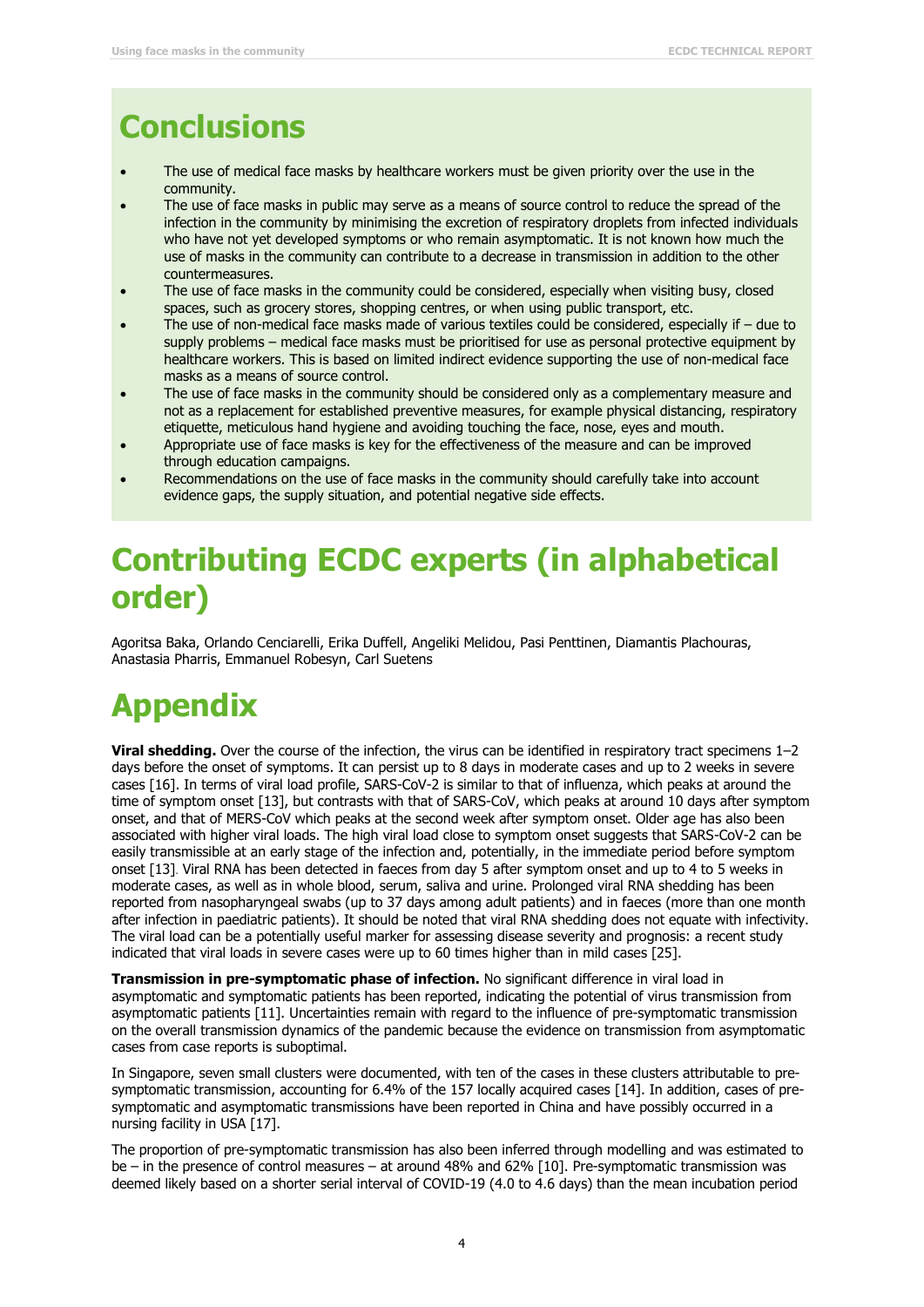(five days) [12]. The authors indicated that many secondary transmissions would have already occurred at the time when symptomatic cases are detected and isolated.

**Modes of transmission.** In most instances, coronaviruses are believed to be transmitted from person to person via large respiratory droplets, either being inhaled or deposited on mucosal surfaces. Other routes implicated in the transmission of coronaviruses include contact with contaminated fomites and inhalation of aerosols produced during aerosol-generating procedures. SARS-CoV-2 virus has been detected in respiratory and faecal specimens. Viral RNA has also been detected on rare occasions in blood specimens but there is no evidence of transmission through contact with blood [26]. The relative role of droplet, fomite and aerosol transmission for SARS-CoV-2 remains unclear, as does the level of protection provided by the different components of personal protective equipment and the transmissibility of the virus at different stages of the disease.

**Face mask use in the EU.** As of 1 April 2020, the countries below recommend the use of face masks for persons going out in public:

Lithuania:

[http://sam.lrv.lt/uploads/sam/documents/files/KORONA/20200330\\_Rekomendacijos\\_AAP\\_kiti\\_sektoriai.](http://sam.lrv.lt/uploads/sam/documents/files/KORONA/20200330_Rekomendacijos_AAP_kiti_sektoriai.pdf) [pdf;](http://sam.lrv.lt/uploads/sam/documents/files/KORONA/20200330_Rekomendacijos_AAP_kiti_sektoriai.pdf) residents are recommended to wear protective face masks, respirators, or other protective equipment to cover the nose and mouth in public places, except when driving motor vehicles. Parks and other open public places are requested to be visited by groups of no more than two people (excluding members of the same family), observe safe contact (greater than two meters and less than 15 minutes), and hygiene requirements.

- Austria: [https://www.sozialministerium.at/Informationen-zum-Coronavirus/Coronavirus---Aktuelle-](https://www.sozialministerium.at/Informationen-zum-Coronavirus/Coronavirus---Aktuelle-Ma%C3%9Fnahmen.html)[Ma%C3%9Fnahmen.html;](https://www.sozialministerium.at/Informationen-zum-Coronavirus/Coronavirus---Aktuelle-Ma%C3%9Fnahmen.html) [https://www.sozialministerium.at/dam/jcr:5d5ba721-6051-4c66-b059](https://www.sozialministerium.at/dam/jcr:5d5ba721-6051-4c66-b059-c554227cc11d/20200403_Fragen%20und%20Antworten%20zum%20Mund-Nasen-Schutz.pdf) [c554227cc11d/20200403\\_Fragen%20und%20Antworten%20zum%20Mund-Nasen-Schutz.pdf](https://www.sozialministerium.at/dam/jcr:5d5ba721-6051-4c66-b059-c554227cc11d/20200403_Fragen%20und%20Antworten%20zum%20Mund-Nasen-Schutz.pdf)
- Czechia: [https://www.vlada.cz/en/media-centrum/aktualne/the-government-has-decided-to-require-the](https://www.vlada.cz/en/media-centrum/aktualne/the-government-has-decided-to-require-the-wearing-of-protective-equipment-and-reserved-time-for-senior-citizens-to-do-their-food-shopping-180465/)[wearing-of-protective-equipment-and-reserved-time-for-senior-citizens-to-do-their-food-shopping-180465/](https://www.vlada.cz/en/media-centrum/aktualne/the-government-has-decided-to-require-the-wearing-of-protective-equipment-and-reserved-time-for-senior-citizens-to-do-their-food-shopping-180465/)
- Slovakia: Official document for obligatory wear of masks (or other respiratory protection equipment), effective 25 March 2020:

[http://www.uvzsr.sk/docs/info/covid19/Opatrenie\\_UVZSR\\_povinnost\\_nosit\\_ruska\\_24032020.pdf](http://www.uvzsr.sk/docs/info/covid19/Opatrenie_UVZSR_povinnost_nosit_ruska_24032020.pdf)

 Bulgaria: [http://www.mh.government.bg/bg/novini/aktualno/grazhdanite-koito-se-namirat-v-zakriti-ili-na](http://www.mh.government.bg/bg/novini/aktualno/grazhdanite-koito-se-namirat-v-zakriti-ili-na-otkr/)[otkr/](http://www.mh.government.bg/bg/novini/aktualno/grazhdanite-koito-se-namirat-v-zakriti-ili-na-otkr/)

### **References**

- 1. National Institute for Occupational Safety and Health (NIOSH). Use of respirators and surgical masks for protection against healthcare hazards [internet]. Atlanta: CDC; 2018 [accessed 1 April 2020]. Available from: <https://www.cdc.gov/niosh/topics/healthcarehsps/respiratory.html>
- 2. European Centre for Disease Prevention and Control (ECDC). Safe use of personal protective equipment in the treatment of infectious diseases of high consequence. Stockholm: ECDC; 2014. Available from: <https://www.ecdc.europa.eu/sites/default/files/media/en/publications/Publications/safe-use-of-ppe.pdf>
- 3. Leung NHL, Chu DKW, Shiu EYC, Chan K-H, McDevitt JJ, Hau BJP, et al. Respiratory virus shedding in exhaled breath and efficacy of face masks. Nat Med. 2020 2020/04/03.
- 4. Dharmadhikari AS, Mphahlele M, Stoltz A, Venter K, Mathebula R, Masotla T, et al. Surgical face masks worn by patients with multidrug-resistant tuberculosis: impact on infectivity of air on a hospital ward. Am J Respir Crit Care Med. 2012 May 15;185(10):1104-9.
- 5. MacIntyre CR, Seale H, Dung TC, Hien NT, Nga PT, Chughtai AA, et al. A cluster randomised trial of cloth masks compared with medical masks in healthcare workers. BMJ open. 2015;5(4):e006577.
- 6. MacIntyre CR, Chughtai AA. Facemasks for the prevention of infection in healthcare and community settings. BMJ : British Medical Journal. 2015;350:h694.
- 7. Cheng VC, Tai JW, Wong LM, Chan JF, Li IW, To KK, et al. Prevention of nosocomial transmission of swine-origin pandemic influenza virus A/H1N1 by infection control bundle. J Hosp Infect. 2010 Mar;74(3):271-7.
- 8. Li R, Pei S, Chen B, Song Y, Zhang T, Yang W, et al. Substantial undocumented infection facilitates the rapid dissemination of novel coronavirus (SARS-CoV2). Science. 2020:eabb3221.
- 9. Rothe C, Schunk M, Sothmann P, Bretzel G, Froeschl G, Wallrauch C, et al. Transmission of 2019-nCoV infection from an asymptomatic contact in Germany. New England Journal of Medicine. 2020.
- 10. Ganyani T, Kremer C, Chen D, Torneri A, Faes C, Wallinga J, et al. Estimating the generation interval for COVID-19 based on symptom onset data. medRxiv. 2020:2020.03.05.20031815.
- 11. Zou L, Ruan F, Huang M, Liang L, Huang H, Hong Z, et al. SARS-CoV-2 Viral Load in Upper Respiratory Specimens of Infected Patients. N Engl J Med. 2020 Mar 19;382(12):1177-9.